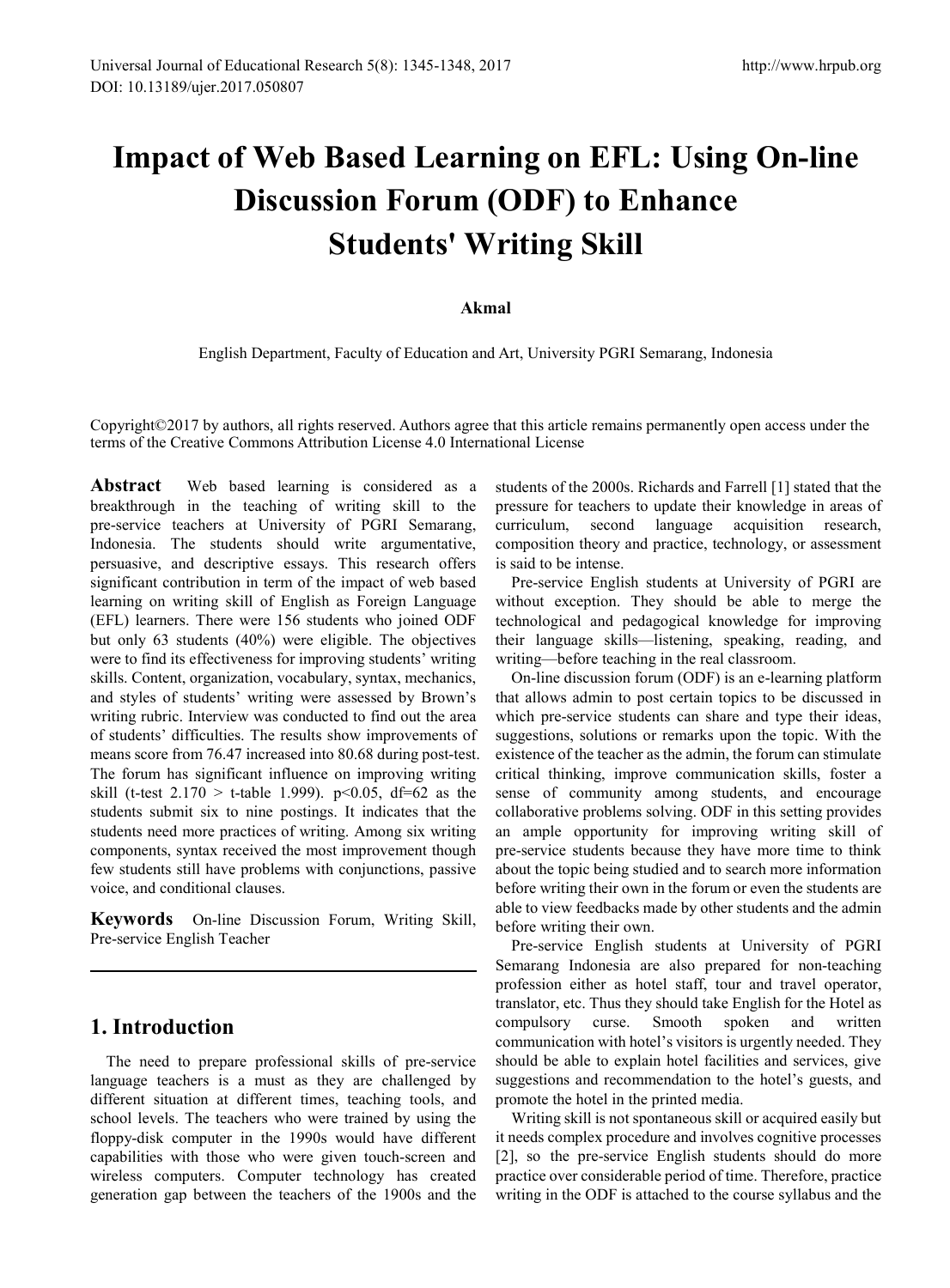investigation of its effectiveness in teaching writing should be conducted for pedagogical purposes.

## **2. Research Methodology**

The objectives were to find out the ODF influences on students' writing skill and the students' area of writing problem. There were 156 respondents who joined ODF but only 63 were eligible (more than four postings in an essay format of 300 words). The data were gathered throughout written text in the ODF and interview. Brown's writing rubric was applied to assess content, organization, vocabulary, syntax, mechanics, and styles of students' writing. Statistical analysis was performed to students' writing.

English for six years in junior and senior high schools and passed basic and intermediate writing (writing 1 and writing 2) with minimum score of 65 (C). There were three *English for Hotel* classes with total 156 students. All of them were required to participate in the ODF as an integrated part of class-room activities. The subjects write their comments and responds in the form of essay (minimum 300 words) of four problems posted by the admin. The discussion questions were taken from the issues that arose in the classroom session and from the hotel case study. Based on the intensity of the written communication, the required essay format, and minimum 300 words requirement, only 63 students (40%) were eligible for taking part in the research.

#### **2.2. Experimental Set Up**

#### **2.1. Demography of the Subjects**

The subjects in this research were pre-service English students at University of PGRI Semarang, Indonesia who took English for the Hotel course and they were at the 5th semester in the academic year of 2016. They had learned

The subjects should join the ODF through the address: http://esp-upgris.freeforum.net. After having authorization from the admin, they can write their reviews or remarks in a formal tone regarding hotel visitors' complaints, food problems, or promoting hotel services and facilities.



**Figure 1.** Example of eligible posting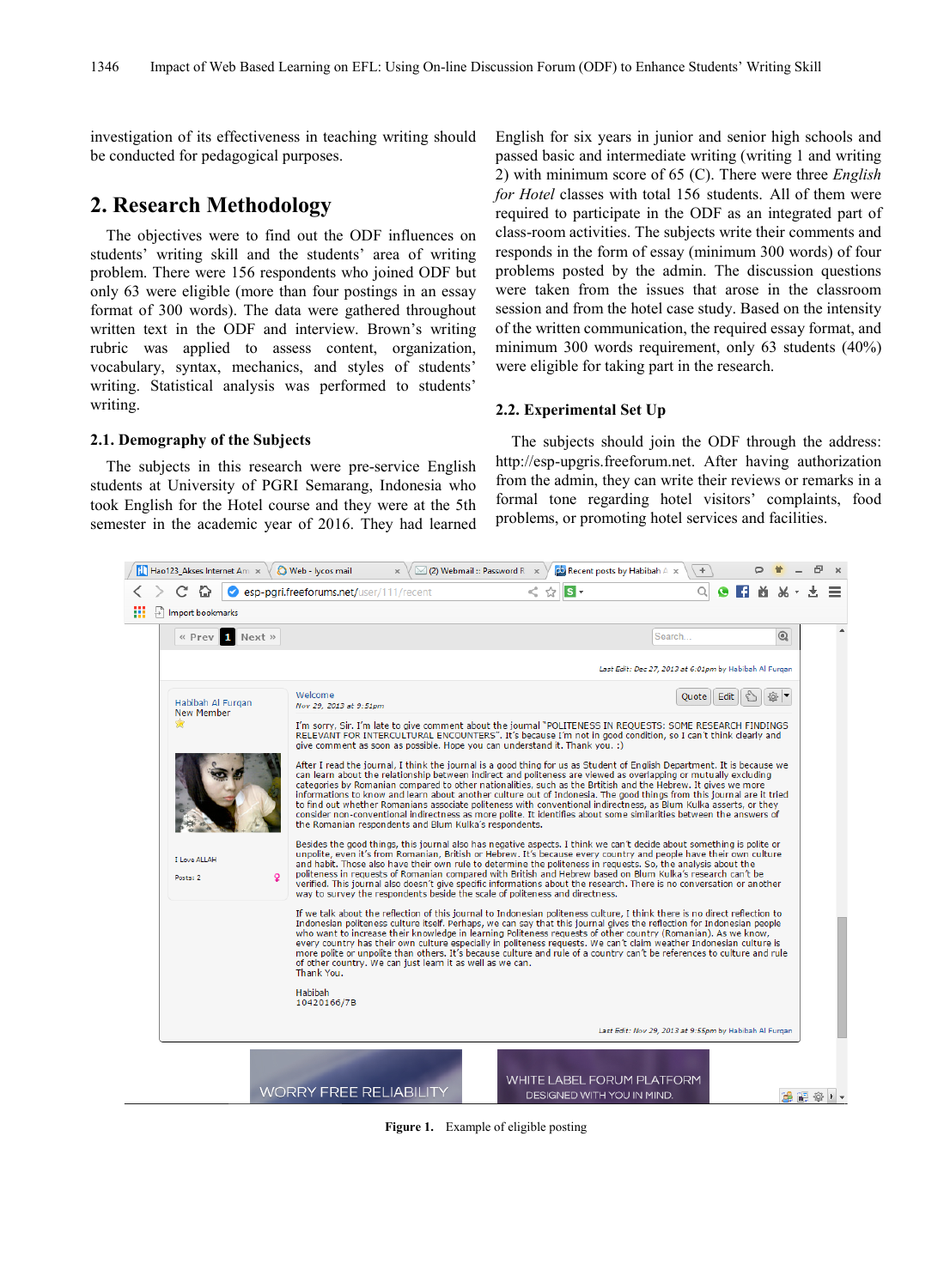| $\left  \cdot \right $ Hao123_Akses Internet Am $\times$ $\vee$                            | Web - lycos mail                                                                                                                                                                                  | $\boxtimes$ (2) Webmail :: Password R $\;\times\;\forall$<br>cb Admin   ESP-UPRIS- Foru x | ÷                                                                                                |
|--------------------------------------------------------------------------------------------|---------------------------------------------------------------------------------------------------------------------------------------------------------------------------------------------------|-------------------------------------------------------------------------------------------|--------------------------------------------------------------------------------------------------|
| C<br>⇔                                                                                     | esp-pari.freeforums.net/user/1                                                                                                                                                                    | $<$ $\circ$ $\mathbf{s}$ $\cdot$                                                          | $\Omega$                                                                                         |
| $\Box$ Import bookmarks                                                                    |                                                                                                                                                                                                   |                                                                                           |                                                                                                  |
| Home<br><b>Forum</b><br><b>Help</b>                                                        | <b>Calendar</b><br><b>Members</b><br><b>Admin</b><br><b>Search</b>                                                                                                                                | <b>Profile</b><br><b>Messages</b>                                                         | Welcome Admin. Logout                                                                            |
| ESP-UPRIS- Forum<br><b>Members</b>                                                         | <b>Admin</b>                                                                                                                                                                                      |                                                                                           | Participated                                                                                     |
|                                                                                            | IN THE WAKE OF THE EARTHOUAKE IN NEPAL<br><b>MONETARY DONATIONS HELP THE MOST</b>                                                                                                                 |                                                                                           |                                                                                                  |
| View Profile - Admin (admin)                                                               |                                                                                                                                                                                                   |                                                                                           |                                                                                                  |
| Activity<br>Summary                                                                        | Following<br>Friends<br><b>Groups</b>                                                                                                                                                             | <b>Notifications</b><br>Gift                                                              |                                                                                                  |
| Admin<br>Administrator<br>****<br>Enter your message here                                  |                                                                                                                                                                                                   | <b>Update Status</b>                                                                      | <b>Edit Profile</b><br>Send Message<br>◎▼<br>Username: admin Member is Online<br>Following (126) |
| Latest Status:<br>Email:<br>Web Site:<br>Location:<br>Posts:                               | Discussion for Hotel Managment: http://www.drj.com/articles/online-<br>exclusive/safety-security-and-loss<br>Akmal.tanjung@lycos.com<br>English for the hotel(ESP)forum.UPGRIS<br>Semarang<br>226 |                                                                                           | nuursyaikh itaunnahar<br>a                                                                       |
| Date Registered:<br>View this member's recent posts.<br>View this member's recent threads. | Nov 22, 2013 at 3:48pm                                                                                                                                                                            |                                                                                           | bobyaditya<br>rusi<br>02                                                                         |
|                                                                                            |                                                                                                                                                                                                   |                                                                                           | Followers (30)<br>● ● ● ● ● ●                                                                    |

Figure 2. The admin and his 156 students

As the admin, the researcher posted case study and prompt question to be answered in the form of short essay minimum 300 words. The case is related to the topic discussed in the class-room session. In another post, the researcher asked students to evaluate the writing of other students in term of the ideas of the paragraph, sentence structure, coherence, and spelling. Since one of learning outcomes is to enable students to write argumentative, persuasive, or descriptive essay of hotel facilities and services, then "the content, organization, vocabulary, syntax, and mechanic of the students essay are categorized into very poor, fair, good, excellent" [3].

#### **2.3. Previous Research**

Prior studies showed that online discussion forum (ODF) effectively improved mathematics teacher in sharing, discussing, and reflecting elementary mathematics teaching at elementary school [4]. ODF also improved several aspects of students' skills such as their communication skill, course performance, internet efficacy, collaborative skill, socializing skill, and problem solving [5, 6].

Another research revealed that perceived students' satisfaction and perceived quality of the discussion process and outcomes were higher for members of the online group when compared with face-to-face groups [7]. Nevertheless, McMahon [8] found that ODF was not effective because of Teachers' inflexibility and lack of familiarity with the new technology. It means the success of ODF as teaching and

learning tool depends on student's personality [9], mechanism that given by the instructor/admin [10], and facilitating discourse [11].

Although there are many advantages for students, the report on *Online Discussion Forum's* effectiveness for teaching and learning writing skill is still unsatisfactory.

## **3. Results and Discussions**

Statistical data on discussion forum show that the students made a total of 525 postings from four threats given by admin during one semester. In terms of timing, 65% out of 153 students posted their response on the due date (one-two days after admin posting the threat), while 35% posted after the deadline (on the third or the fourth day).There were 63 students who posted more than four times; 21 students out of 63 posted 6-9 times (33.3 %). It was also found that 7 students (11 %) had 12-16 postings. Most responses of the first threat comprised of one paragraph less than 300 words saying thank you for inviting to the forum and informing that the forum was completely new to the students. Though they used simple sentences and non-hotel expressions, they were very glad to have ODF as learning media.

The second responses indicate an improvement of student understanding was influenced by learning feedback given by the admin on the first posting and the responses of other students. Means score of their writing before using ODF was